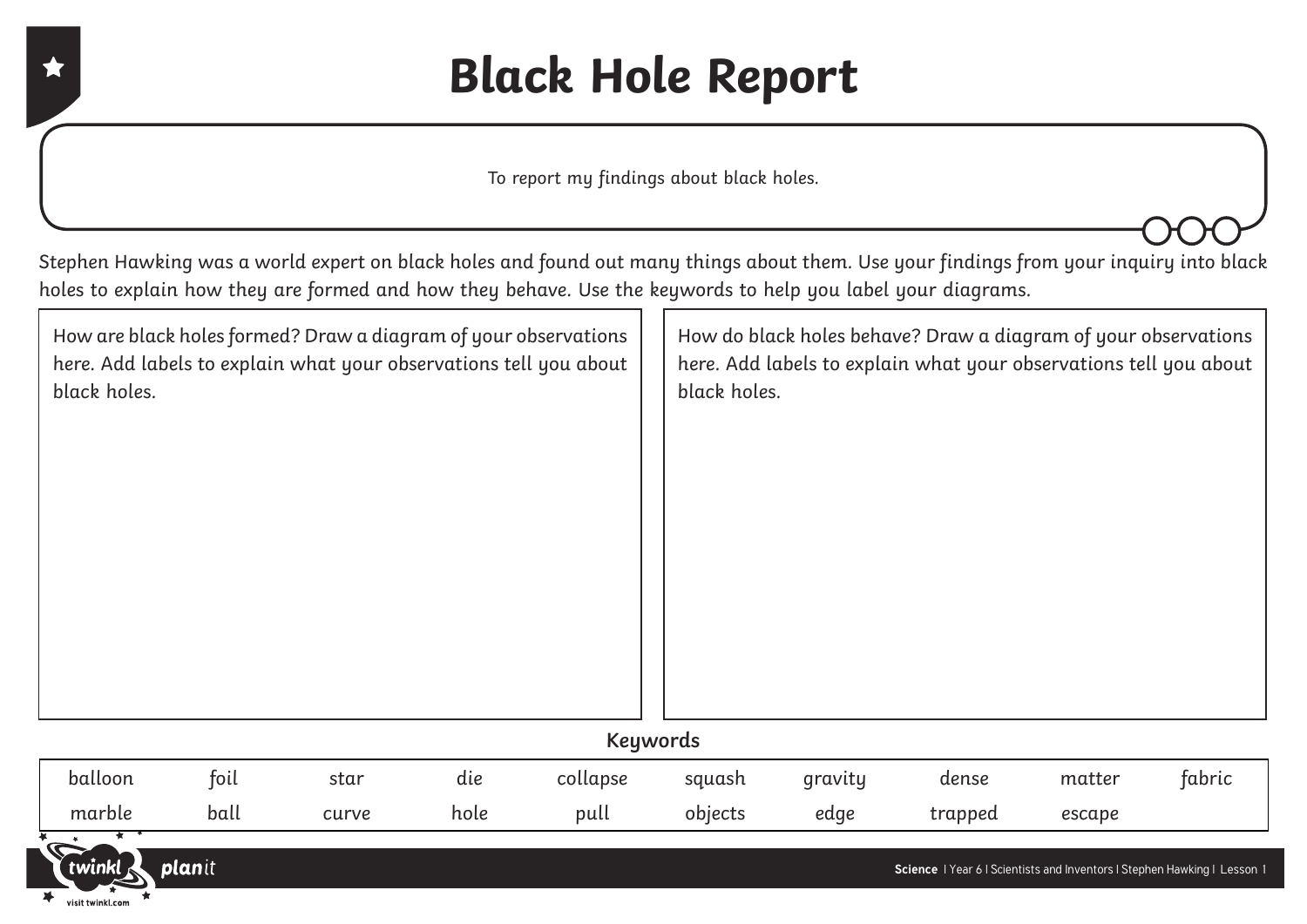

planit

twink

visit twinkl.com

## **Black Hole Report**

To report my findings about black holes.

Stephen Hawking was a world expert on black holes and found out many things about them. Use your findings from your inquiry into black holes to explain how they are formed and how they behave. Use the keywords to help you.

|         | what this tells us about black holes.              |      | How are black holes formed? Explain what you observed and |                 |          | this tells us about black holes                    |       | How do black holes behave? Explain what you observed and what |        |
|---------|----------------------------------------------------|------|-----------------------------------------------------------|-----------------|----------|----------------------------------------------------|-------|---------------------------------------------------------------|--------|
|         | Draw a labelled diagram of your observations here. |      |                                                           |                 |          | Draw a labelled diagram of your observations here. |       |                                                               |        |
|         |                                                    |      |                                                           | <b>Keywords</b> |          |                                                    |       |                                                               |        |
| balloon | foil                                               | star | die                                                       | collapse        | compress | gravity                                            | dense | matter                                                        | fabric |

**Science** | Year 6 | Scientists and Inventors | Stephen Hawking | Lesson 1